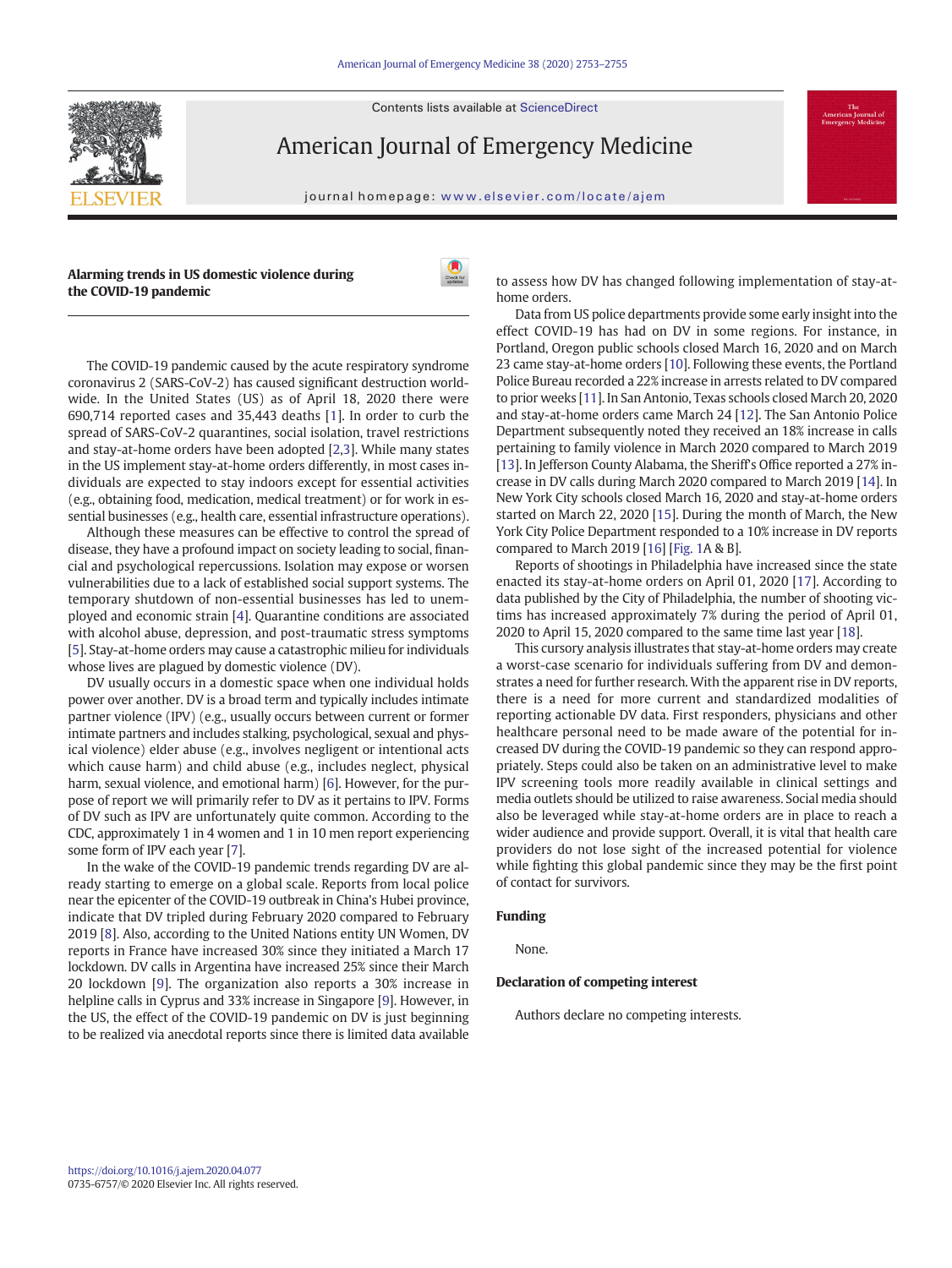<span id="page-1-0"></span>

B



Fig. 1. (A). Percent increase in US domestic violence in the locations studied in 2020. (B). Percent increase in US domestic violence in the locations studied 2020.

#### References

- [1] Centers for Disease Control and Prevention. Cases of coronavirus disease (COVID-19) in the U.S. U.S. Department of Health & Human Services; 2020. [https://www.cdc.](https://www.cdc.gov/coronavirus/2019-ncov/cases-updates/cases-in-us.html) [gov/coronavirus/2019-ncov/cases-updates/cases-in-us.html.](https://www.cdc.gov/coronavirus/2019-ncov/cases-updates/cases-in-us.html) [Accessed 18 April 2020]. .
- [2] Parmet WE, Sinha MS. Covid-19 [the law and limits of quarantine. N Engl J Med.](http://refhub.elsevier.com/S0735-6757(20)30307-7/rf0010) [2020;382\(15\):e28.](http://refhub.elsevier.com/S0735-6757(20)30307-7/rf0010)
- [3] [Desantis R. In: Governor EOoT, editor. State of Florida Of](http://refhub.elsevier.com/S0735-6757(20)30307-7/rf0015)fice of the Governor Execu[tive Order Number 20-91 \(essential services and activities during COVID-19 emer](http://refhub.elsevier.com/S0735-6757(20)30307-7/rf0015)[gency\). State of Florida; 2020.](http://refhub.elsevier.com/S0735-6757(20)30307-7/rf0015)
- [4] [U.S. Bureau Of Labor Statistics. Labor force statistics from the current population sur](http://refhub.elsevier.com/S0735-6757(20)30307-7/rf0020)[vey; 2020 \[Accessed April 18, 2020\].](http://refhub.elsevier.com/S0735-6757(20)30307-7/rf0020)
- [5] Brooks SK, Webster RK, Smith LE, et al. The psychological impact of quarantine and how to reduce it: rapid review of the evidence. Lancet. 2020;395(10227):912–20. [https://doi.org/10.1016/S0140-6736\(20\)30460-8.](https://doi.org/10.1016/S0140-6736(20)30460-8)
- [6] [Huecker MR, Smock W. Domestic violence. StatPearls. Treasure Island \(FL\):](http://refhub.elsevier.com/S0735-6757(20)30307-7/rf0030) [StatPearls Publishing; 2020.](http://refhub.elsevier.com/S0735-6757(20)30307-7/rf0030)
- [7] [Smith SG, Zhang X, Basile KC, et al. The national intimate partner and sexual violence](http://refhub.elsevier.com/S0735-6757(20)30307-7/rf0035) [survey: 2015 data brief](http://refhub.elsevier.com/S0735-6757(20)30307-7/rf0035)–updated release; 2018.
- [8] [Fraser E. Impact of COVID-19 pandemic on violence against women and girls. Devel](http://refhub.elsevier.com/S0735-6757(20)30307-7/rf0040)[opment UAftDoI; 2020.](http://refhub.elsevier.com/S0735-6757(20)30307-7/rf0040)
- [9] [UN Women. COVID-19 and ending violence against women and girls; 2020.](http://refhub.elsevier.com/S0735-6757(20)30307-7/rf0045)
- [10] [Brown K. Executive order no. 20-12. State of Oregon: Governor Oot; 2020.](http://refhub.elsevier.com/S0735-6757(20)30307-7/rf0050)
- [Portland Police Bureau. Trends analysis: pre and post school closures; 2020.](http://refhub.elsevier.com/S0735-6757(20)30307-7/rf0055)
- [12] Management CoSAOoE. City of San Antonio and Bexar County announce stay home, work safe orders. Department of Government and Public Affairs; 2020. [https://](https://www.sanantonio.gov/gpa/News/ArtMID/24373/ArticleID/18651/City-of-San-Antonio-and-Bexar-County-announce-Stay-Home-Work-Safe-Orders) [www.sanantonio.gov/gpa/News/ArtMID/24373/ArticleID/18651/City-of-San-](https://www.sanantonio.gov/gpa/News/ArtMID/24373/ArticleID/18651/City-of-San-Antonio-and-Bexar-County-announce-Stay-Home-Work-Safe-Orders)[Antonio-and-Bexar-County-announce-Stay-Home-Work-Safe-Orders](https://www.sanantonio.gov/gpa/News/ArtMID/24373/ArticleID/18651/City-of-San-Antonio-and-Bexar-County-announce-Stay-Home-Work-Safe-Orders) [Accessed 2020].
- [13] Management CoSAOoE. Social distancing doesn't mean safety distancing. Department of Government and Public Affairs; 2020. [https://www.sanantonio.](https://www.sanantonio.gov/gpa/News/ArtMID/24373/ArticleID/18724/Social-distancing-doesn) [gov/gpa/News/ArtMID/24373/ArticleID/18724/Social-distancing-doesn](https://www.sanantonio.gov/gpa/News/ArtMID/24373/ArticleID/18724/Social-distancing-doesn) [Accessed 2020].
- [14] Money J. Jefferson County experiencing increase in domestic violence crimes during Covid-19 pandemic. Jefferson County Sheriff's Office; 2020. [https://jeffcosheriffal.](https://jeffcosheriffal.com) [com](https://jeffcosheriffal.com) [Accessed].
- [15] [Cuomo A. New York State on pause executive order. Albany, NY: Of](http://refhub.elsevier.com/S0735-6757(20)30307-7/rf0075)fice of The Gov[ernor; 2020.](http://refhub.elsevier.com/S0735-6757(20)30307-7/rf0075)
- [16] New York City Police Department. Domestic violence reports. New York City Police Department; 2020. [https://www1.nyc.gov/site/nypd/stats/reports-analysis/](https://www1.nyc.gov/site/nypd/stats/reports-analysis/domestic-violence.page) [domestic-violence.page](https://www1.nyc.gov/site/nypd/stats/reports-analysis/domestic-violence.page) [Accessed].
- [17] [Wolf T. Order of the governor of the commonwealth of Pennsylvania for individuals](http://refhub.elsevier.com/S0735-6757(20)30307-7/rf0085) [to stay at home. Commonwealth of Pennsylvania; 2020.](http://refhub.elsevier.com/S0735-6757(20)30307-7/rf0085)
- [18] OpenDataPhilly. Shooting victims. City of Philadelphia. . [https://www.](https://www.opendataphilly.org/dataset/shooting-victims) [opendataphilly.org/dataset/shooting-victims](https://www.opendataphilly.org/dataset/shooting-victims); 2020. [Accessed 2020].